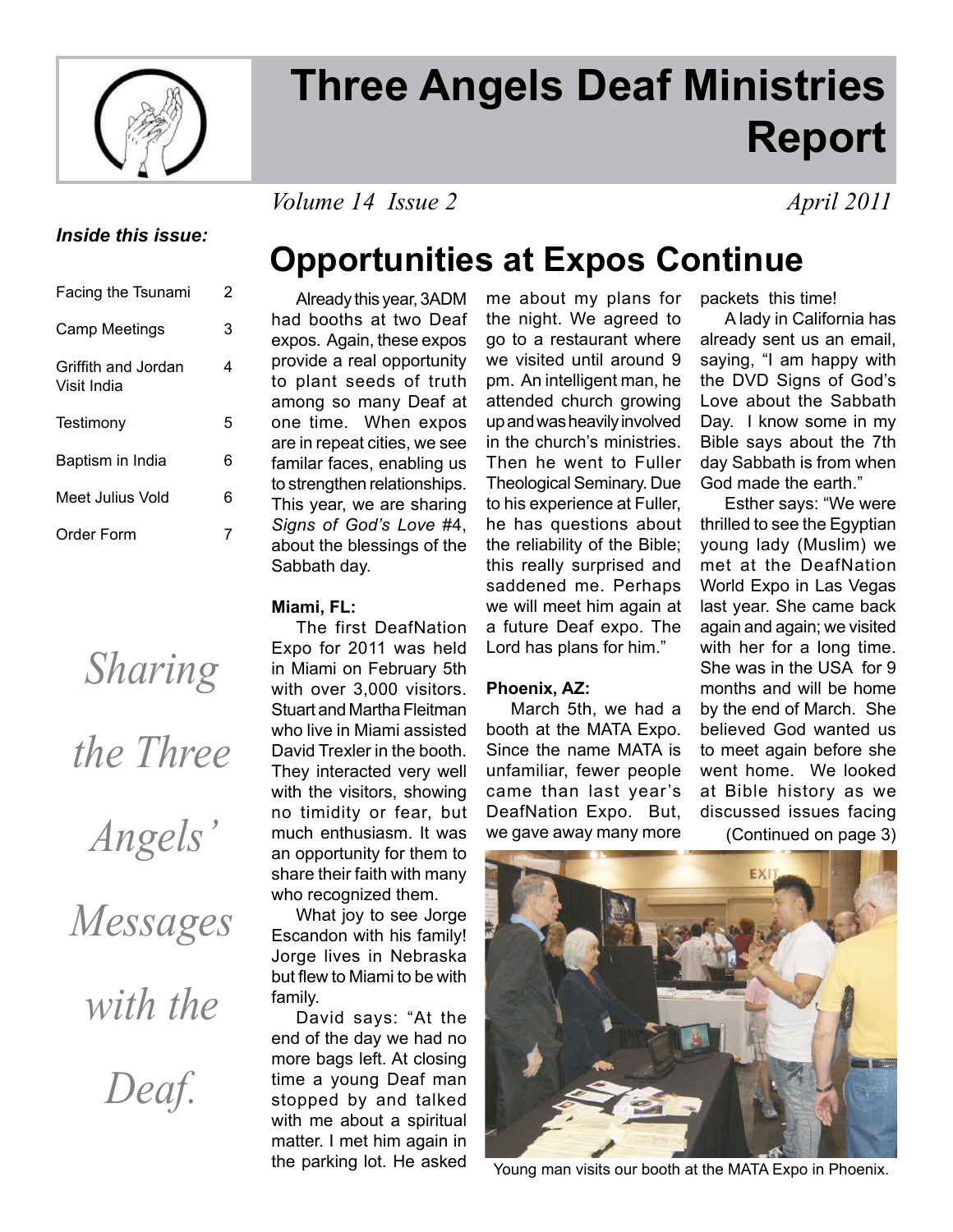## **From the Speaker: Facing the Tsunami**

 On March 11, 2011, the whole world was shocked by the triple disasters (earthquake, tsunami, and radiation) that struck Japan, one of the USA's closest friends. The disasters began with a 9.0 magnitude earthquake that caused a huge tsunami (about 30 feet high) that destroyed most of the coastal cities of northern Japan. As of now, more than 18,000 people were killed by the sudden disaster. Also, the earthquake and tsunami knocked out a nuclear power station that is still spreading radiation that can harm people. The nuclear reactors probably had the meltdown due to the overheated cores. There was no water coming from the pumps to cool the reactors. The pumps were not working because of the lack of electricity which was damaged by the tsunami. Now, the brave workers are trying to bring the electricity back to the pumps to cool the reactors.

 The world is watching and praying for the people of Japan. Help from many countries are coming to Japan to rescue missing people, to help the survivors, to fight against radiation, to rebuild their lives, etc. I still cannot stop thinking about the disasters in Japan. I am affected by it even though we are thousands of miles away. The news has brought the disasters close to here. The Japanese government says that this crisis is the worst since World War II. I think it is the worst in the world's history in terms of the effect on the world.

 A tsunami is very powerful; no one can stop it. We cannot stop natural disasters from happening. We are helpless when a tornado, a hurricane, or an earthquake comes. But, we may escape through hiding in a shelter or leaving the area of danger. We can escape death through a warning system.

 The tsunami reminds me of sin. Sin is the same as the radiation in the air that can harm us if we are exposed to it. We are facing the spiritual tsunami that is attacking our faith in God. We have the tsunami of evil media, tsunami of sin, tsunami of temptation, and tsunami of death. We cannot avoid the tsunamis of sin, temptation and death, but we can find a refuge in Jesus Christ.

 We are spiritually drowning in the tsunami of sin, but we have Jesus Christ who walked on the water. He reaches out His hand to us that we may grab and be delivered. Once we are on solid ground, we need to be alert for more tsunami attacks.

 Here is a promise from God as we prepare for the tsunami of sin. "So let us boldly approach the throne of grace. Then we will receive mercy. We will find grace to help us when we need it" (Hebrews 4:16, NIrV). We need prayer to help us to be strong in the Lord and be delivered from



the unstoppable power of the tsunami of sin.

 A verse also reminds us, "I have hidden your word [the Bible] in my heart so that I won't sin against you" (Psalm 119:11, NIrV). The Bible is God's Word that guides us in the right path. It warns us of the dangers so we can avoid it. The Bible and prayer are important for our spiritual life against the tsunami of sin. We can be washed out by the tsunami of sin, but the Lord is here to deliver us if we reach out to Him. We can remain on high ground if we continue to follow the Bible and God's prophets that give us warning. Now, we need to share the warning to other people by witnessing to them. Many people have already been washed away in the tsunami of sin. Some of them are safe on the higher ground, but are walking to areas of danger because of false teachings. So, we need prayer, Bible, and witnessing for our spiritual needs in the time of spiritual tsunamis.

 Like the scientists who were greatly humbled by the power of tsunami that destroyed Japanese cities we are greatly humbled by the fact that we are powerless to resist the tsunami of sin. This humility helps us to look up to God who is always right and merciful. Let us be humble before the Creator of all things.

 "The nations of the earth will be in terrible pain. They will be puzzled by the roaring and tossing of the sea. Terror will make people faint. They will be worried about what is happening in the world. . . . At that time people will see the Son of Man coming in a cloud. He will come with power and great glory. When these things begin to take place, stand up. Hold your head up with joy and hope. The time when you will be set free will be very close" (Luke 21:25-28).

*David M. Trexler Speaker/Director*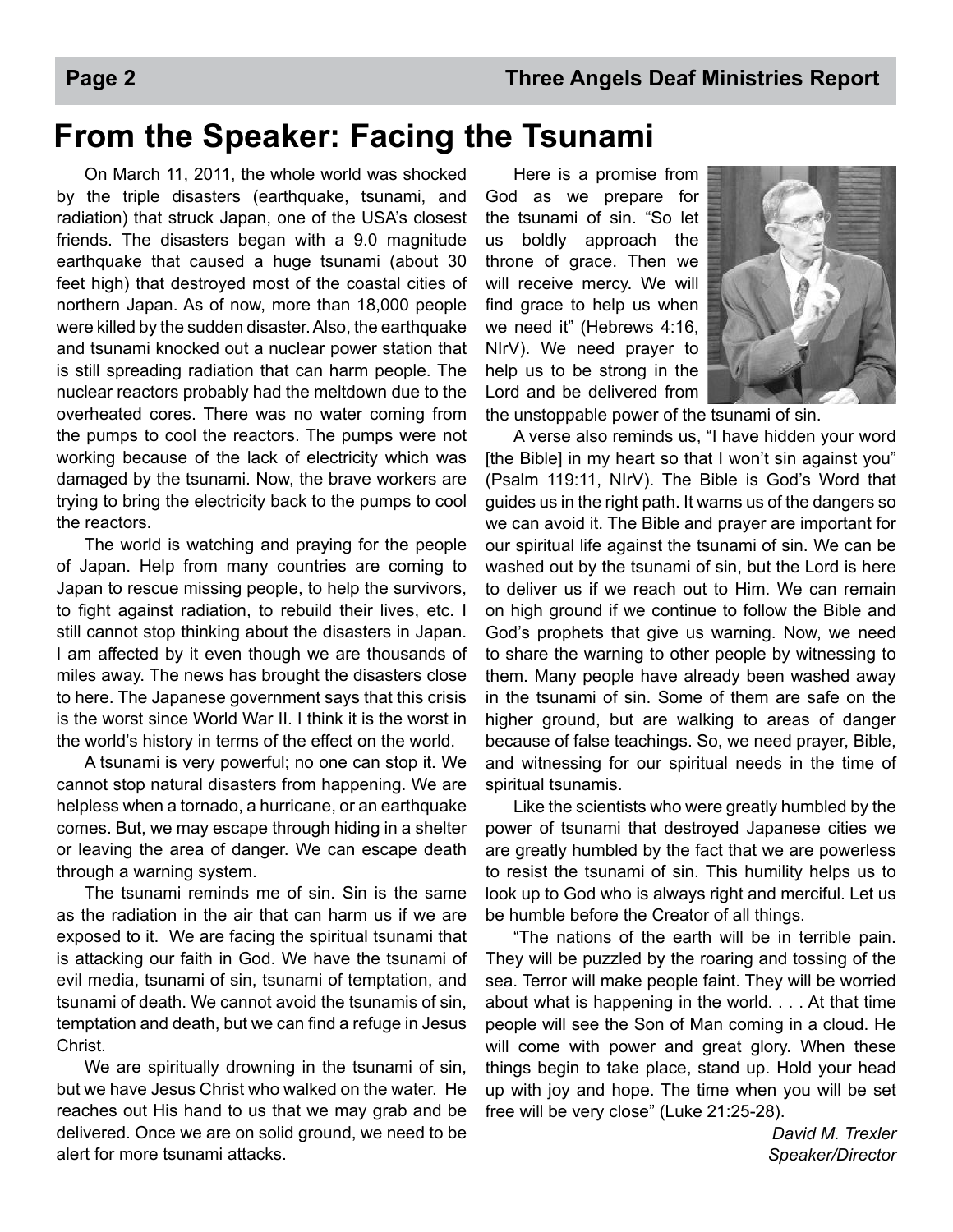#### (Continued from first page)

the Middle East, sharing our faith with her. She told us that she was curious about her Egyptian friends' Christian faith, but they would not tell her. This special person loves God with all her heart.

 "At day's end, we were packed and ready to go. But, we were continually delayed. Finally, we walked out of the exhibit hall, where we met a man, Hector Lopez. The Trexler's were thrilled as they have not seen him in 20 years One day in 1981 or 1982, the Trexler's had little money and food had run out. The Trexler's and their young sons prayed for help. Instantly, this man came to their door holding two sacks of food. This was a sweet reunion. Hector had fellowshipped with Adventists many years ago and asked about old Adventist friends. God's timing is wonderful! We could have easily missed him."



Stuart and Martha Fleitman share Jesus in Miami, FL



MATA booth workers George Belser and Francisca Trexler stay busy at the booth.

### **Deaf Expos, Continued Camp Meeting Schedule**

 We strongly encourage Deaf members to attend a camp meeting. Many blessings can be found at such a spiritual meeting! You will spend time in God's Word, enjoy sweet fellowship with like-believers, and make memories that will last for years to come. You will also be strengthened to stay faithful until Jesus returns.

 "Let us not give up meeting together. Some are in the habit of doing this. Instead, let us cheer each other up with words of hope. Let us do it all the more as you see the day coming when Christ will return." Hebrews 10:25 NCV. And we believe Jesus IS coming soon!

#### **Western Deaf Camp Meeting**

July 10-17, 2011 Milo Adventist Academy at Days Creek, Oregon Speakers: Alan Meis and Esther Doss Contact: chucktrades@comcast.net

#### **Adventist Interpreter's Workshop**

August 3-7, 2011 Cohutta Springs Convention Center Crandall, Georgia Speakers: Klaudia Staples and Rosalinda Davis Contact: esther@edgemontvideo.com

#### **Deaf Young Adults for Christ (DYAC for ages 18-35)**

August 3-7, 2011 Cohutta Springs Convention Center Crandall, Georgia Contact: agtsully@gmail.com or VP (651) 964-1553

#### **Southern Deaf Fellowship Camp Meeting**

August 4-7, 2011 Cohutta Springs Convention Center Crandall, Georgia Speaker: Thompson Kay Contact: jwjordan@gccsda.org

#### **DEAF Camp Meeting**

September 1-5, 2011 Camp Cherokee at Saranac Lake, New York Speaker: Paul Kelly Contact: snecdeaf@gmail.com

#### **DEAR Camp Meeting**

October 27-30, 2011 Camp Blue Ridge at Montebello, VA Speaker: Alfred Griffith Contact: clerk@deafellowship.org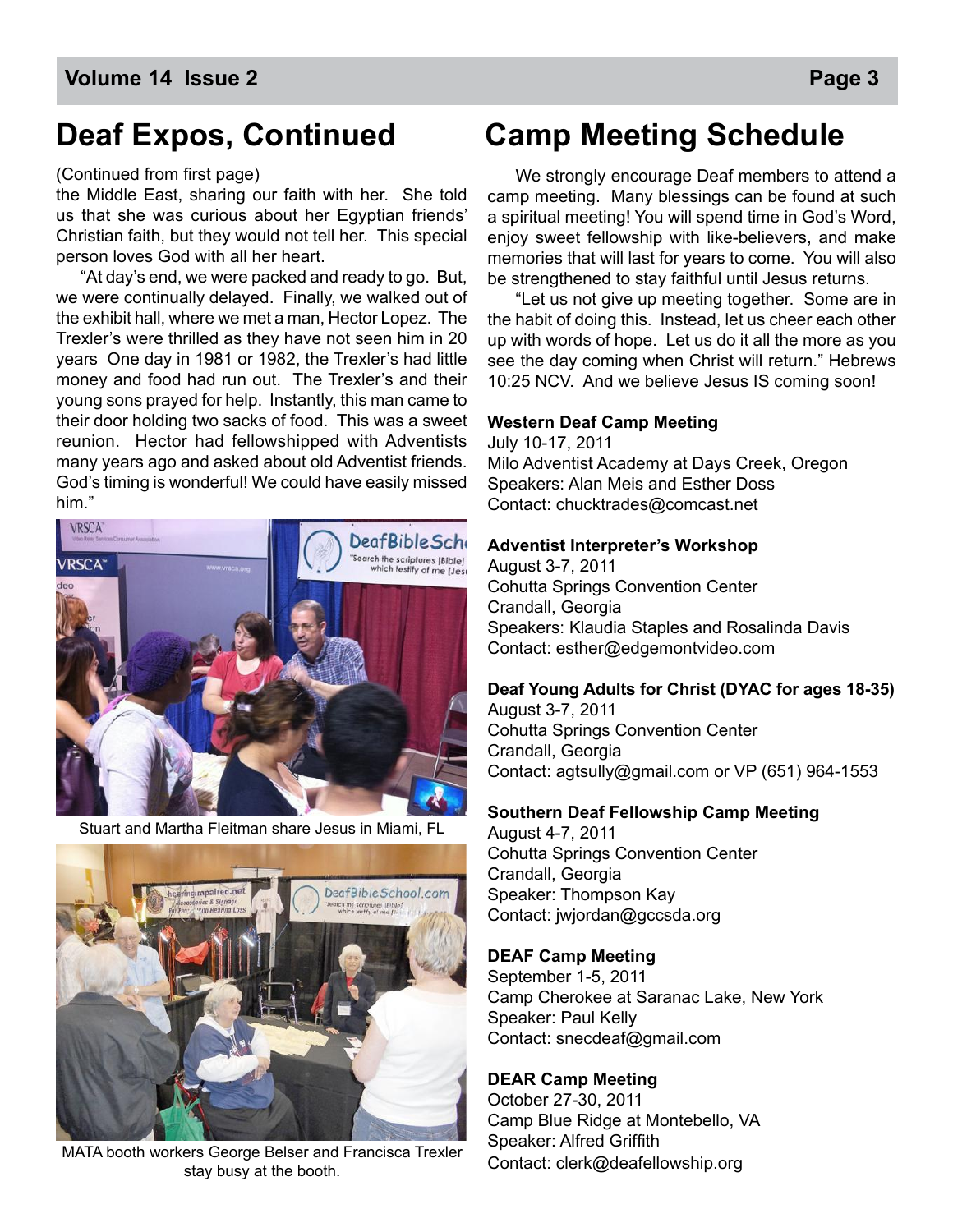### **Griffith and Jordan Visit India**

Pastor Mesapogu Wilson, Southern Asia Division Director for Special Ministries put on a training program for the Gospel Outreach volunteers working among the deaf in India. The training program was held on the campus of Asian Aid Seventh Day Adventist School for the Blind, Bobilli, in Vizianagaram, Andhra Pradesh on March 4-7, 2011.

The training program was sponsored by Southern Asia Division, English Oaks and Hayward SDA hearing and deaf members in California, Canadian Deaf Ministries, Southern Deaf Fellowship, and contributions of the two pastors. \$4,000.00 of the money given to this training program was used to purchase 40 bicycles for each of the GO volunteers for the Deaf.

About thirty volunteers and Pastor Prabhakar Rao attended the training program. Each day began with a devotional given by Pastor Wilson and GO volunteers' reports of the work he or she is doing among the deaf. Then, Pastor Jeff Jordan and Pastor Alfred Griffith studied the doctrines and leadership subjects with the volunteers.

They also spent two days giving a similar program at Asian Aid Seventh Day Adventist School for Speech and Hearing Impaired in Kollegal. They were surprised to see that the Deaf students were learning ASL.

The chaplain of the Deaf school, Jacob Bhaggien, states, "The teachers and the students...were inspired and enriched by the training, devotionals, prayer bands and life experiences of Pr. Alfred Griffith and Pr. Jeff Jordan. They were accompanied by Dr. M Wilson, Director for Special ministries, SUD and Mr. Daniel Hill, from Mission TV, USA."

"The three days training workshop was beneficial for all the teachers and the students. Useful topics on the doctrines of the church, the work of the Holy Spirit in Evangelism and the methods of Jesus in Discipleship were covered. There was a good interaction between the students and the pastors. We are grateful to Pr. Alfred, Pr. Jeff and Pr.Wilson for coming here and blessing us."

"We want to thank every one who gave money and time to make this project possible," said Pastor Griffith. "We also want to thank Daniel Hill, of MissionTV, for the pictures he took during our time in India."

Pastor Wilson wants to greatly increase the number of GO volunteers and Deaf schools. Pray for the health and courage of Pastor Wilson and the GO volunteers as they work to share the wonderful news of Christ to



SPEECH SHEARING IMPAIRED

(Deaf) in Kollegal, India. This is the only known SDA school for the Deaf in the world.



Pastor Griffith enjoys meeting the Deaf students at the school.



the Deaf in India. Pastor Jordan talks with teachers and students at the school. Jordan's son Noah also went to India to assist the work.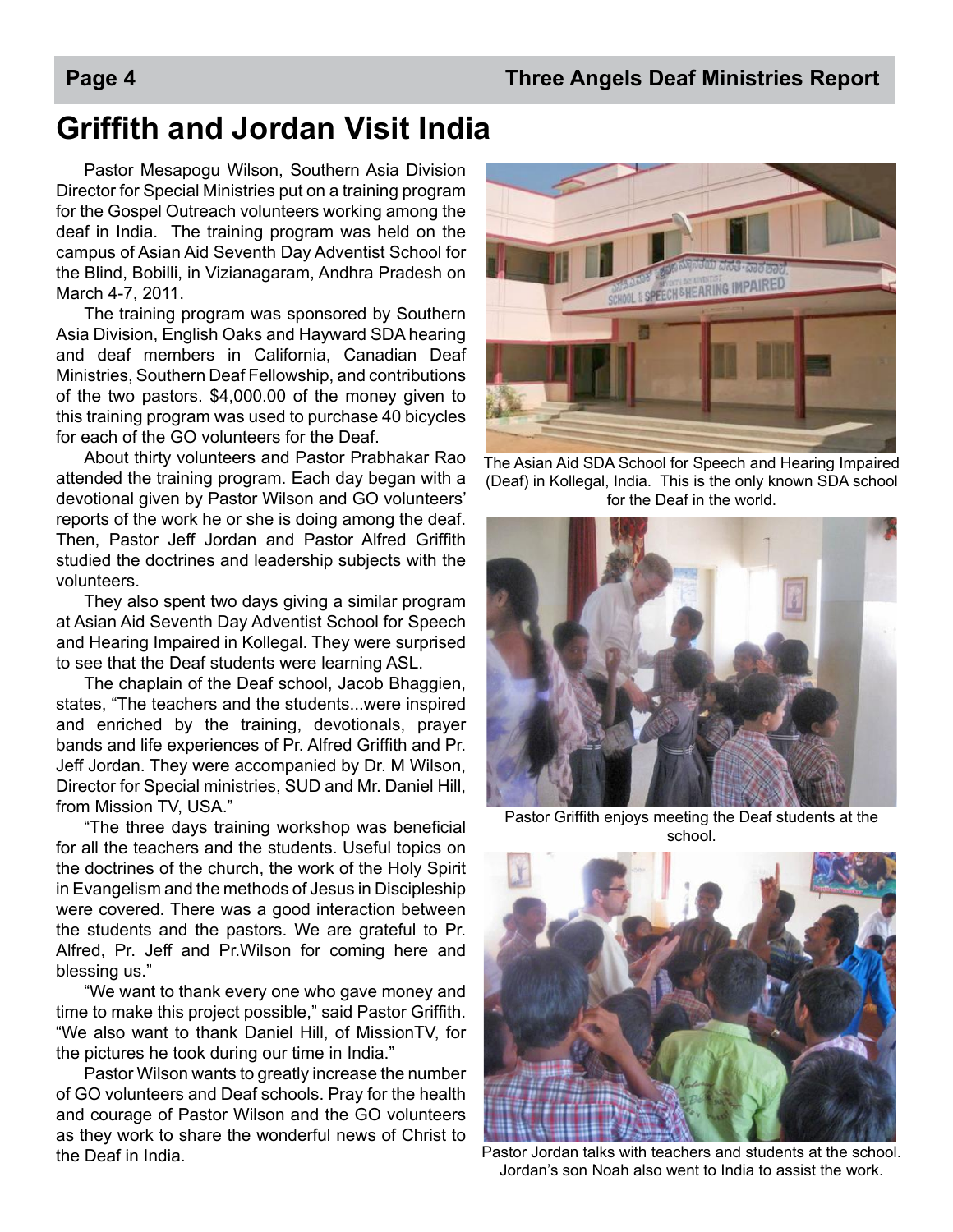

40 bicycles were purchased and given to the gospel workers so they can more easily travel to share the Word of God.



Pastor Griffith shares words of encouragement with a worker. These photos were taken by Daniel Hill.

### **Amanda Colgan Testimony**

 I would like to share my testimony with you about how I found Jesus Christ. I was raised in a Catholic family who only goes to church on Christmas and Easter. I did not have a relationship with God and I did not know much about Jesus growing up.

 In college, I met my husband Kevin and fell in love with him. Kevin introduced his old friend to me and we had some friendly chats. His friend brought up Jesus Christ and what He went through. I was surprised to learn something new and I became curious, wanting to learn more. So at age 22 I bought my first Bible. I'll never forget the experience of reading the Bible for the first time. I felt like I had rockets under my shoes. I was smiling big. God's presence was everywhere. I felt incredible sense of peace.

 As I read the Bible, I had questions. I met Pastor Paul Kelly at a friend's house. Learning that Paul is a pastor, I asked him Bible questions. Paul asked me if I would like to have Bible studies with him. I enthusiastically said yes! I enjoyed every Bible study with Paul and learned so much about God. I was (and still am!) so thirsty to learn more. I did a lot of research on different religions and was convinced that the Seventh-day Adventist church is the remnant church before Jesus Christ's glorious Second Coming.

 Friends, I encourage you try talk about Jesus and what He did in your life with your friends and family. Praise God for your blessings with them. People will see the love of God as you praise Him or talk good things about Him. Your words will plant "seeds" in people's minds and through the Holy Spirit they will seek God. That is how I accepted Jesus in my life, as my husband's friend who planted "seeds" in my mind.



One of the gospel workers participate in a program during Kevin and Amanda Colgan with their little Amy. the training workshop.

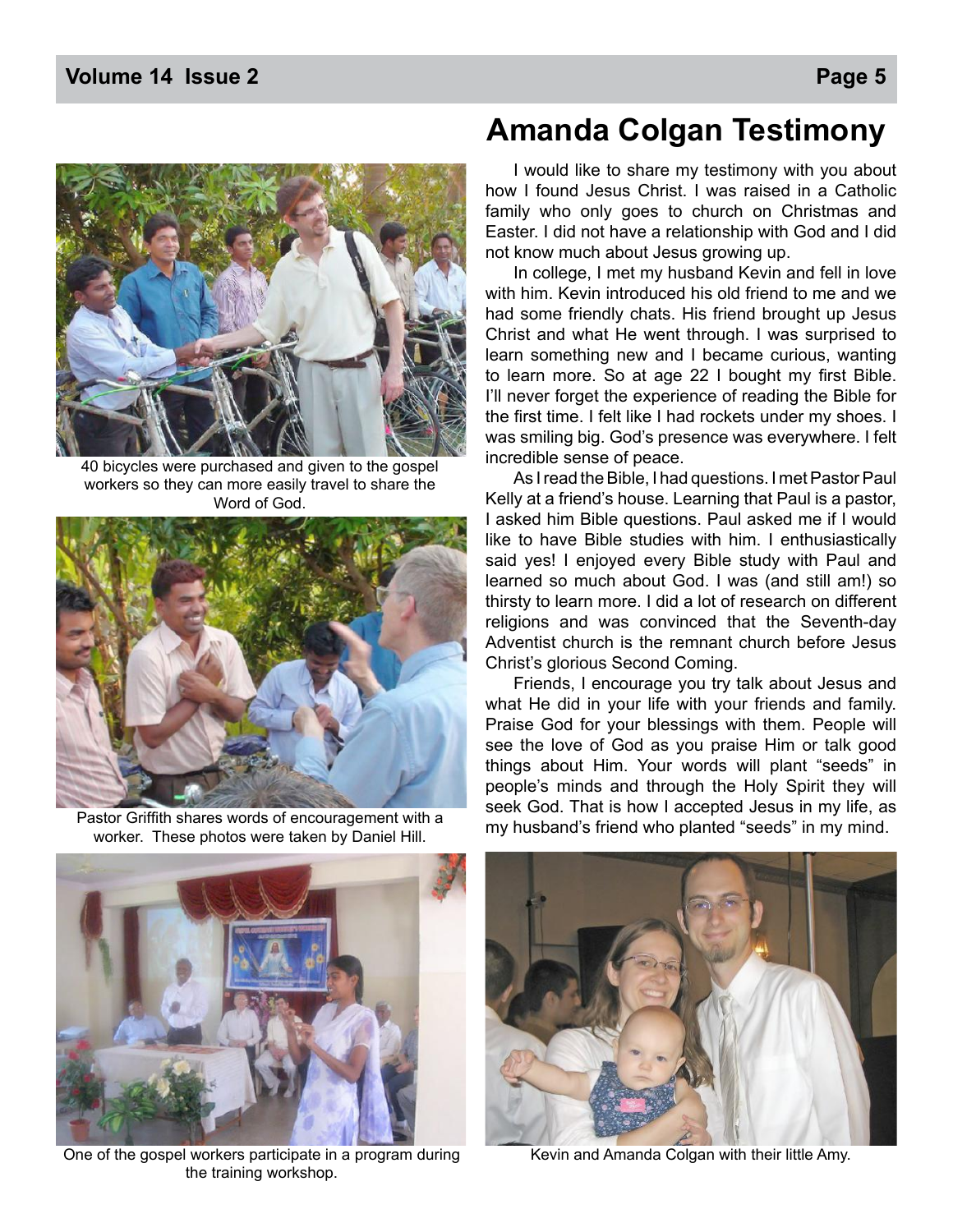## **Three Deaf Ladies Baptized Meet Julius Vold**

 March 12, 2011 was a special Sabbath day. Three Deaf ladies were baptized at the Adventist Church in Kollegal. All three ladies work at the Adventist School for the Speech and Hearing Impaired. Puttamadhamma works as a cook and Manjula was a teacher for the nursery class. The third lady is Evangeline Hembrom, who is a teacher at the school.

 This news comes from Jacob Bhaggien, the chaplain of the Deaf school. He says, "We praise God and rejoice to see these three take this important decision to have a new life in Jesus and it's our prayer that this would encourage many other deaf young people who attend our church services exclusively for the deaf to take the same stand and have a fulfilling relationship with Jesus. Please continue to pray for our Deaf young people."



### **Donations**

### *In Memory of...*

Shirley Dennis by William Dennis Florence Devin by Lorraine Schell Sylvia House by Carl & Ellen Ferguson and Dorothy Gradt Pearl Silverthorne by Bunny Hovey James (Jimmy) Smith by Charlotte Porter

### *In Honor of...*

Marvin Budd by Luis Leonor Herbert Smith by Charlotte Porter All Christians by Shirley Dart

December 2010. the Three Angels Deaf Ministries' Board of Directors voted to invite Julius Vold to replace the outgoing board member, Jenny Witteborg. We are happy to have Julius as a part of our board starting January 2011.

Julius Vold is a member and an elder of the Deaf Evangelistic Adventist



Fellowship (DEAF) in Silver Spring, MD. He is an alumnus of Gallauget University where he graduated in 1971. In the past he worked for Washington Post until he was bought out during the company's downsizing. Julius in now a retired teacher of the Maryland School for the Deaf in Frederick. Julius became an Adventist when the late Pastor Arthur Griffith worked for the Potomac Conference as a chaplain at Gallaudet University and the pastor for the Deaf group that met at the Silver Spring SDA Church in Maryland from 1975 to 1980.

Three Angels Deaf Ministries is happy to have Julius as a part of our board. Please keep 3ADM and the entire board in your prayers. Thank you.

## **Our Japanese Family**

According to a report from Yuriko Nakamura, a hearing Adventist friend in Japan, Deaf members there appear to be safe after the earthquake and tsunami. They are, however, going through difficult times with food and gas shortages, power outages, transportation problems, and businesses being closed. Let us continue to keep them in our prayers.

## **Speaker/Director's Schedule**

April 2—Greensboro, NC (DeafNation Expo) April 9—Warren, MI (DeafNation Expo)

April 16, 17—Chula Vista, CA (Deaf Reach Lay Training at the Chula Vista SDA Church)

May 6, 7—Riverside, CA (CSDR/DeafNation Expo)

July 10-17—*tentative* Milo, Oregon (Western Deaf Camp Meeting)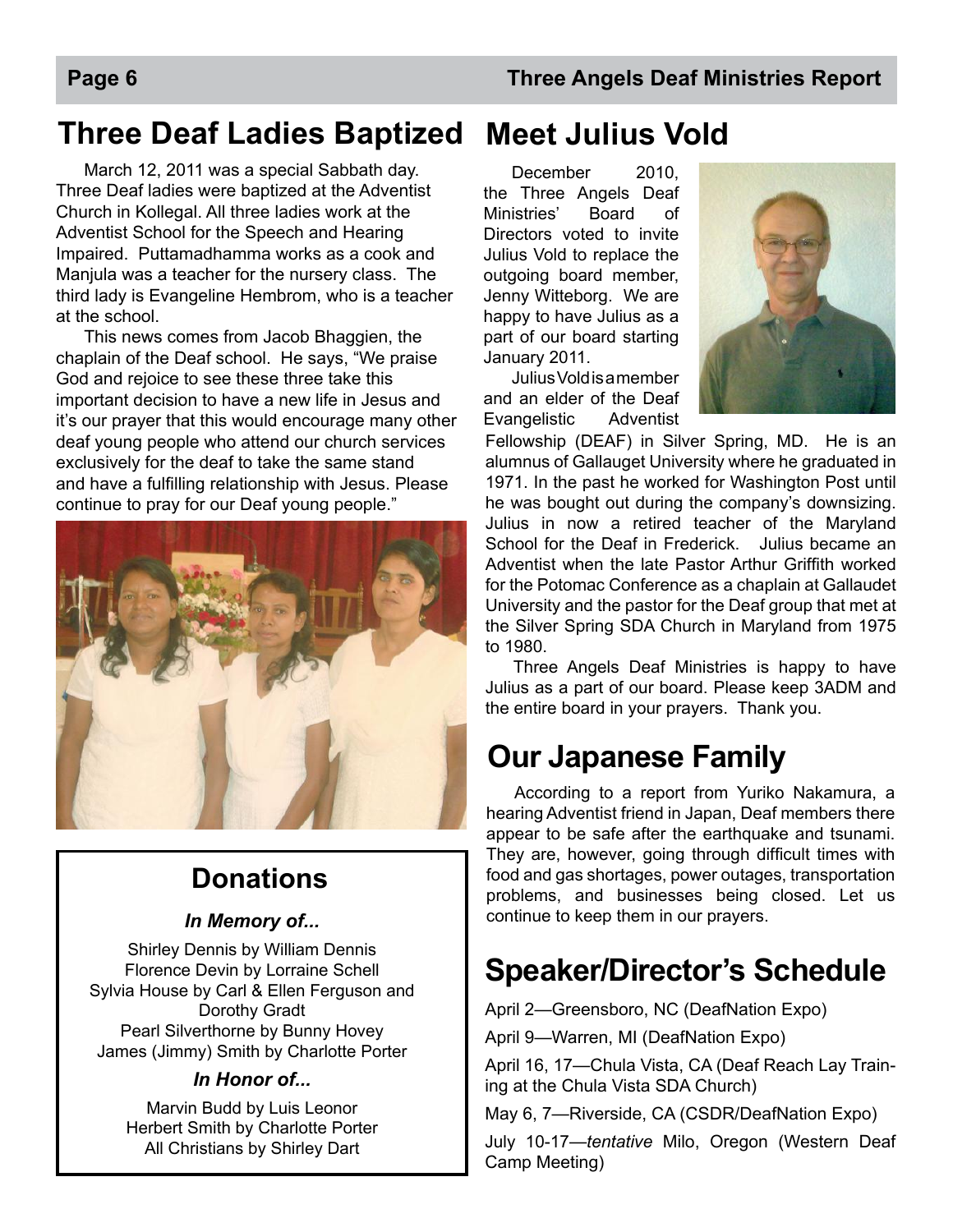## **Order Form -- All prices include USA shipping**

| _______________________State_______ Zip_______<br>$City$ <sub>__</sub><br>** Please print. Contact us for orders outside the USA for shipping costs. |                                                                                                                                                                                                                         | Please make your check or<br>money order payable to:<br><b>Three Angels Deaf Ministries</b><br>P.O. Box 6114<br>Mesa, AZ 85216-6114 |                        |
|------------------------------------------------------------------------------------------------------------------------------------------------------|-------------------------------------------------------------------------------------------------------------------------------------------------------------------------------------------------------------------------|-------------------------------------------------------------------------------------------------------------------------------------|------------------------|
|                                                                                                                                                      |                                                                                                                                                                                                                         |                                                                                                                                     |                        |
|                                                                                                                                                      | <b>DONATION:</b> I support ADM's ministry. Here is my \$                                                                                                                                                                |                                                                                                                                     |                        |
|                                                                                                                                                      | <b>EASY-READING BAPTISMAL STUDIES</b><br>28 fundamental beliefs studies for baptismal candidates.                                                                                                                       | Price                                                                                                                               | $$10.00**$             |
|                                                                                                                                                      | <b>CD-ROM: HYPERSIGN INTERACTIVE DICTIONARY OF ASL (CD-ROM)</b><br>Full-motion video; age specific vocabulary.                                                                                                          | Price                                                                                                                               | \$25.00**              |
|                                                                                                                                                      | AMERICAN SIGN LANGUAGE DVD COMBO (DVD)<br>ASL DVD Learning System and ASL DVD Dictionary. Save \$3.                                                                                                                     | Price                                                                                                                               | $$55.00**$             |
|                                                                                                                                                      | <b>AMERICAN SIGN LANGUAGE DVD DICTIONARY</b> (DVD)<br>Over 700 signs with photo illustration of sign (e.g. picture of "shoes").                                                                                         | Price                                                                                                                               | $$23.00**$             |
|                                                                                                                                                      | <b>AMERICAN SIGN LANGUAGE DVD LEARNING SYSTEM (DVD)</b><br>Includes 2 DVDs: "Getting Started in Signing" and "Say It With Signing." Makes<br>learning ASL easy and fun for yourself or as a gift to family and friends. | Price                                                                                                                               | \$35.00**              |
|                                                                                                                                                      | <b>SIGN LANGUAGE COLORING BOOKS</b><br>A set of 3 coloring books: Creation, Moses, and Jesus                                                                                                                            | Price                                                                                                                               | $$8.00**$              |
|                                                                                                                                                      | THE STORY OF REDEMPTION, EASY READING EDITION<br>Tells how sin began and how Jesus will save His people from sin & eternal death.                                                                                       | Price                                                                                                                               | $$7.00**$              |
|                                                                                                                                                      | STEPS TO CHRIST, EASY READING EDITION<br>A book that leads us to a better relationship with Jesus.                                                                                                                      | Price                                                                                                                               | $$7.00**$              |
|                                                                                                                                                      | <b>MARGIE ASKS WHY, EASY READING EDITION</b><br>A fascinating book about the battle between God and Satan.                                                                                                              | Price                                                                                                                               | $$7.00**$              |
|                                                                                                                                                      | <b>CAN YOU HEAR US?</b> (booklet - 10 copies)<br>A quick reference guide to Deaf Ministry. Order extra copies to share with others!                                                                                     | Price                                                                                                                               | \$10.00**              |
|                                                                                                                                                      | THE SEVENTH DAY (5 DVDs)<br>A documentary about the history of the Sabbath. (CLOSED CAPTIONED)                                                                                                                          | Price                                                                                                                               | \$75.00**              |
|                                                                                                                                                      | THE FINAL EVENTS OF BIBLE PROPHECY (DVD)<br>A 43-minute documentary about what the Bible says about the last days of<br>earth history. (ENGLISH SUBTITLES)                                                              | Price                                                                                                                               | \$12.00**              |
|                                                                                                                                                      | <b>KEEPERS OF THE FLAME SERIES (2 DVDs)</b><br>This 8-part series covers the history of the Christian church, as well as the<br>history of the Adventist church. (ENGLISH SUBTITLES)                                    | Price                                                                                                                               | \$45.00**              |
|                                                                                                                                                      | SIGNS OF GOD'S LOVE #4 DVD - Sabbath                                                                                                                                                                                    | Price                                                                                                                               | $$5.00**$              |
|                                                                                                                                                      | SIGNS OF GOD'S LOVE #3 DVD - God's Law of Love                                                                                                                                                                          | Price                                                                                                                               | $$5.00**$              |
|                                                                                                                                                      | SIGNS OF GOD'S LOVE #2 DVD - What Happens when you Die?                                                                                                                                                                 | Price                                                                                                                               | $$5.00**$              |
|                                                                                                                                                      | SIGNS OF GOD'S LOVE #1 DVD - Salvation and God's Love                                                                                                                                                                   | Price                                                                                                                               | $$5.00**$              |
|                                                                                                                                                      | THE REVELATION OF JESUS CHRIST VIDEO SERIES<br>A set of 13 VHS or DVD videos in ASL by Pastor David Trexler.<br>Includes comprehensive set of study notes. (With voice)                                                 | <b>VHS Price</b><br><b>DVD Price</b>                                                                                                | \$40.00**<br>\$90.00** |
|                                                                                                                                                      | <b>AMAZING BIBLE TRUTHS VIDEO SERIES (7 DVDs)</b><br>A set of DVDs covering 14 Bible topics in ASL by Francisca Trexler. (No voice)                                                                                     | Price                                                                                                                               | \$65.00**              |